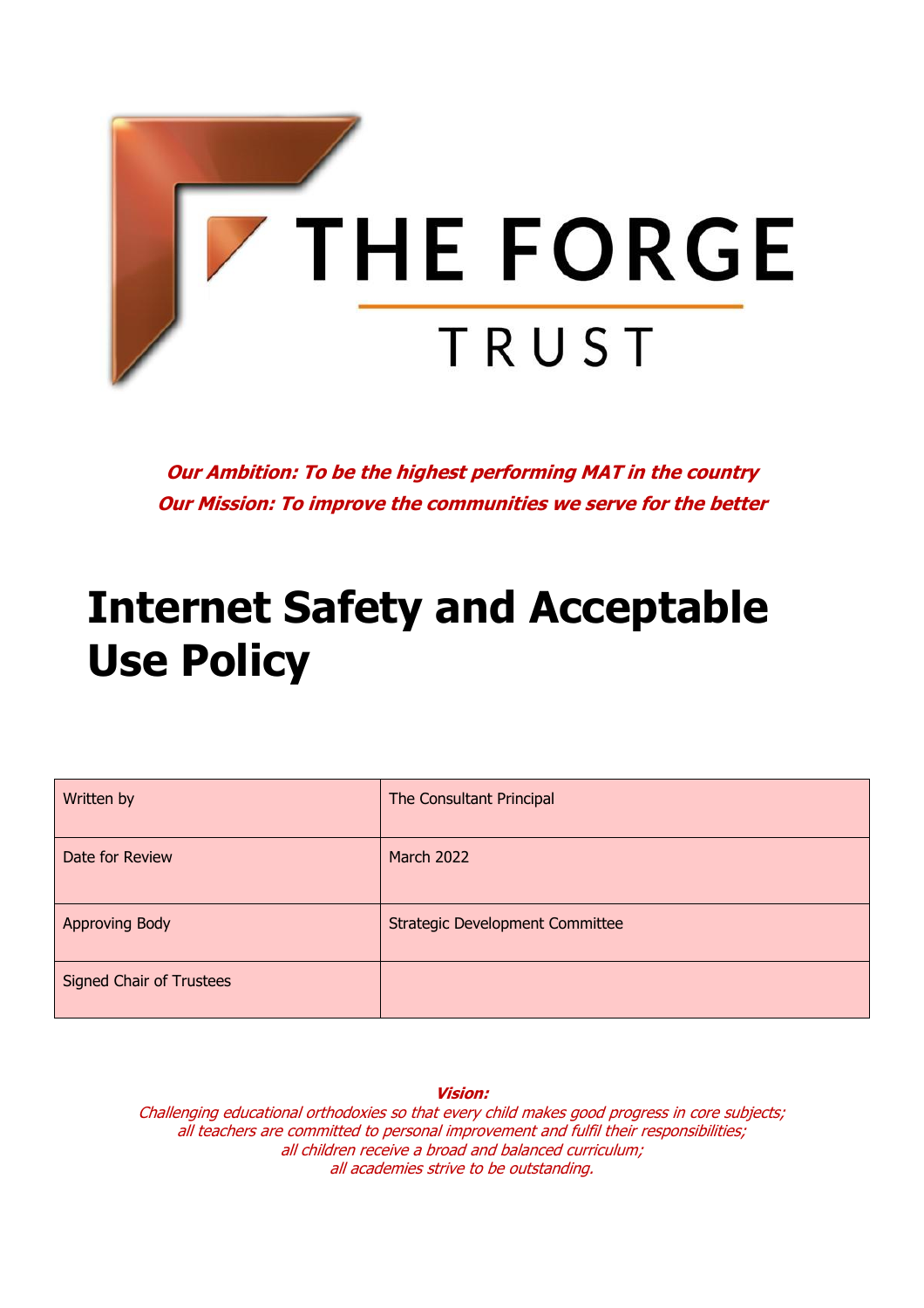# **1. Aims**

Our Academies aim to:

- Have robust processes in place to ensure the online safety of pupils, staff, volunteers and governors
- Deliver an effective approach to online safety, which empowers us to protect and educate the whole school community in its use of technology
- Establish clear mechanisms to identify, intervene and escalate an incident, where appropriate

# **2. Legislation and guidance**

This policy is based on the Department for Education's statutory safeguarding guidance, [Keeping Children](https://www.gov.uk/government/publications/keeping-children-safe-in-education--2)  [Safe in Education,](https://www.gov.uk/government/publications/keeping-children-safe-in-education--2) and its advice for schools on [preventing and tackling bullying](https://www.gov.uk/government/publications/preventing-and-tackling-bullying) and searching, screening [and confiscation](https://www.gov.uk/government/publications/searching-screening-and-confiscation). It also refers to the Department's guidance on protecting children [from radicalisation.](https://www.gov.uk/government/publications/protecting-children-from-radicalisation-the-prevent-duty)

It reflects existing legislation, including but not limited to the [Education Act 1996](https://www.legislation.gov.uk/ukpga/1996/56/contents) (as amended), the [Education and Inspections Act 2006](https://www.legislation.gov.uk/ukpga/2006/40/contents) and the [Equality Act 2010.](https://www.legislation.gov.uk/ukpga/2010/15/contents) In addition, it reflects the [Education Act](http://www.legislation.gov.uk/ukpga/2011/21/contents/enacted)  [2011,](http://www.legislation.gov.uk/ukpga/2011/21/contents/enacted) which has given teachers stronger powers to tackle cyber-bullying by, if necessary, searching for and deleting inappropriate images or files on pupils' electronic devices where they believe there is a 'good reason' to do so.

The policy also takes into account the [National Curriculum computing programmes of study.](https://www.gov.uk/government/publications/national-curriculum-in-england-computing-programmes-of-study)

# **3. Roles and responsibilities**

## **3.1 Trustees**

Trustees have overall responsibility for monitoring this policy and holding the Principals to account for its implementation.

Trustees will co-ordinate regular meetings with appropriate staff to discuss online safety, and monitor online safety logs (CPOMS) as provided by the designated safeguarding lead (DSL).

All Trustees will:

- Ensure that they have read and understand this policy;
- Agree and adhere to the terms on acceptable use of the school's ICT systems and the internet (appendix 2).

## **3.2 The Principal**

The Principals of academies within the FORGE TRUST are responsible for ensuring that staff understand this policy, and that it is being implemented consistently throughout the school.

## **3.3 The Designated Safeguarding Lead**

The DSL takes lead responsibility for online safety in school, in particular:

- Working with the Principal, ICT lead and other staff, as necessary, to address any online safety issues or incidents;
- Ensuring that any online safety incidents are logged (see appendix 4) and dealt with appropriately in line with this policy;
- Ensuring that any incidents of cyber-bullying are logged and dealt with appropriately in line with the school behaviour policy;
- Liaising with other agencies and/or external services if necessary;
- Providing regular reports on online safety in school to the Principal and/ or Trustees.

This list is not intended to be exhaustive.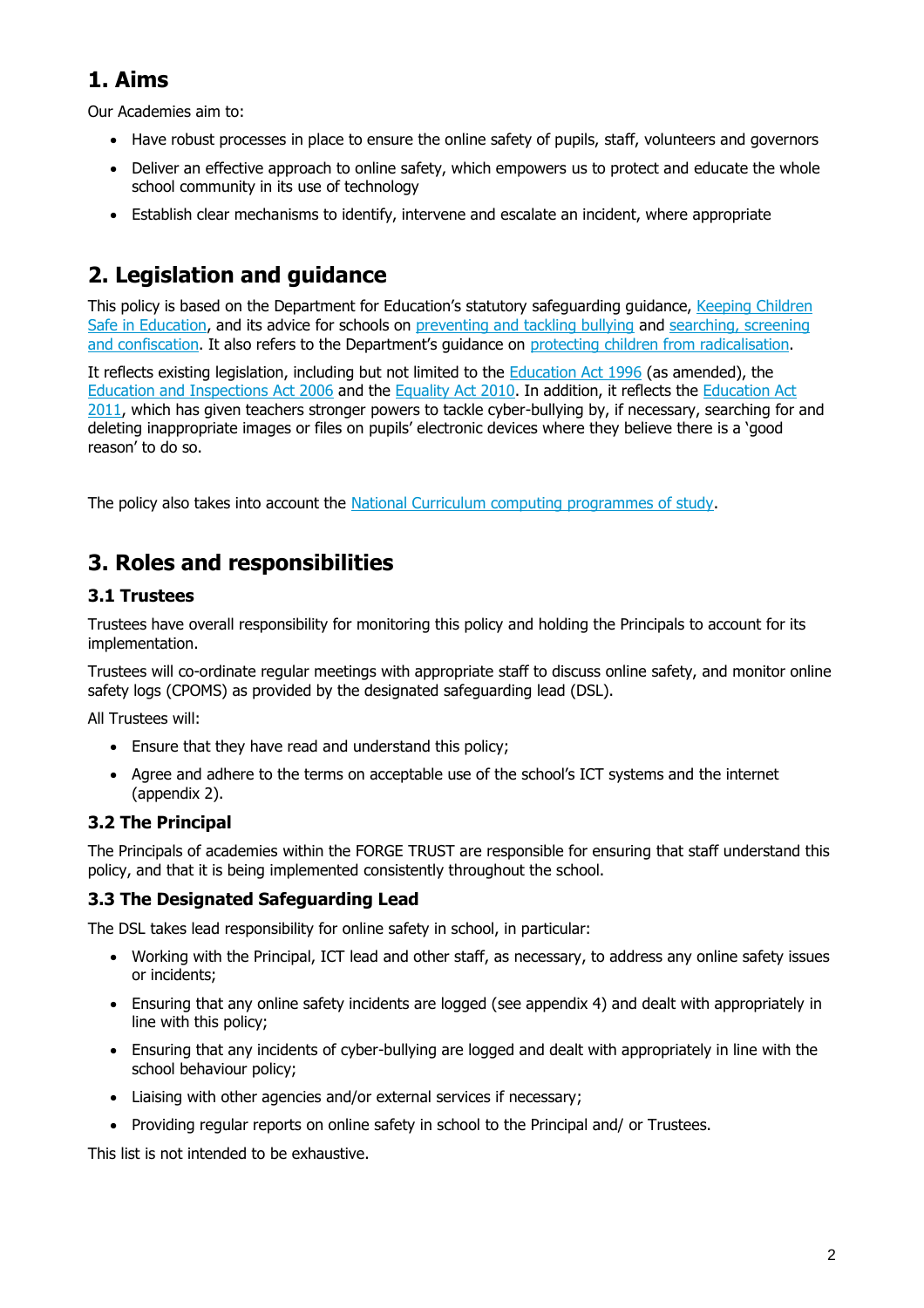## **3.4 The ICT Lead**

The ICT Lead is responsible for:

- Ensuring that appropriate filtering and monitoring systems are put in place and maintained, which are updated on a regular basis and keep pupils safe from potentially harmful and inappropriate content and contact online while at school, including terrorist and extremist material;
- Ensuring that the school's ICT systems are secure and protected against viruses and malware, and that such safety mechanisms are updated regularly;
- Ensuring that a full security check is carried out and monitoring the school's ICT systems on a monthly basis;
- Blocking access to potentially dangerous sites and, where possible, preventing the downloading of potentially dangerous files;
- Updating and delivering staff training on online safety (appendix 3 contains a self-audit for staff on online safety training needs)
- Supporting the Principal in ensuring that staff understand this policy and that it is being implemented consistently throughout the school;
- Ensuring that any online safety incidents are logged (see appendix 4) and dealt with appropriately in line with this policy;
- Ensuring that any incidents of cyber-bullying are dealt with appropriately in line with the school behaviour policy.

This list is not intended to be exhaustive.

## **3.5 All staff and volunteers**

All staff, including contractors and agency staff, and volunteers are responsible for:

- Maintaining an understanding of this policy
- Implementing this policy consistently
- Agreeing and adhering to the terms on acceptable use of the school's ICT systems and the internet (appendix 2), and ensuring that pupils follow the school's terms on acceptable use (appendix 1)
- Working with the DSL to ensure that any online safety incidents are logged (see appendix 4) and dealt with appropriately in line with this policy
- Ensuring that any incidents of cyber-bullying are dealt with appropriately in line with the school behaviour policy

This list is not intended to be exhaustive.

## **3.6 Parents**

Parents are expected to:

- Notify a member of staff or the Principal of any concerns or queries regarding this policy
- Ensure their child has read, understood and agreed to the terms on acceptable use of the school's ICT systems and internet (appendix 1)

Parents can seek further guidance on keeping children safe online from the following organisations and websites:

- What are the issues?, UK Safer Internet Centre: [https://www.saferinternet.org.uk/advice](https://www.saferinternet.org.uk/advice-centre/parents-and-carers/what-are-issues)[centre/parents-and-carers/what-are-issues](https://www.saferinternet.org.uk/advice-centre/parents-and-carers/what-are-issues)
- Hot topics, Childnet International:<http://www.childnet.com/parents-and-carers/hot-topics>
- Parent factsheet, Childnet International:<http://www.childnet.com/ufiles/parents-factsheet-09-17.pdf>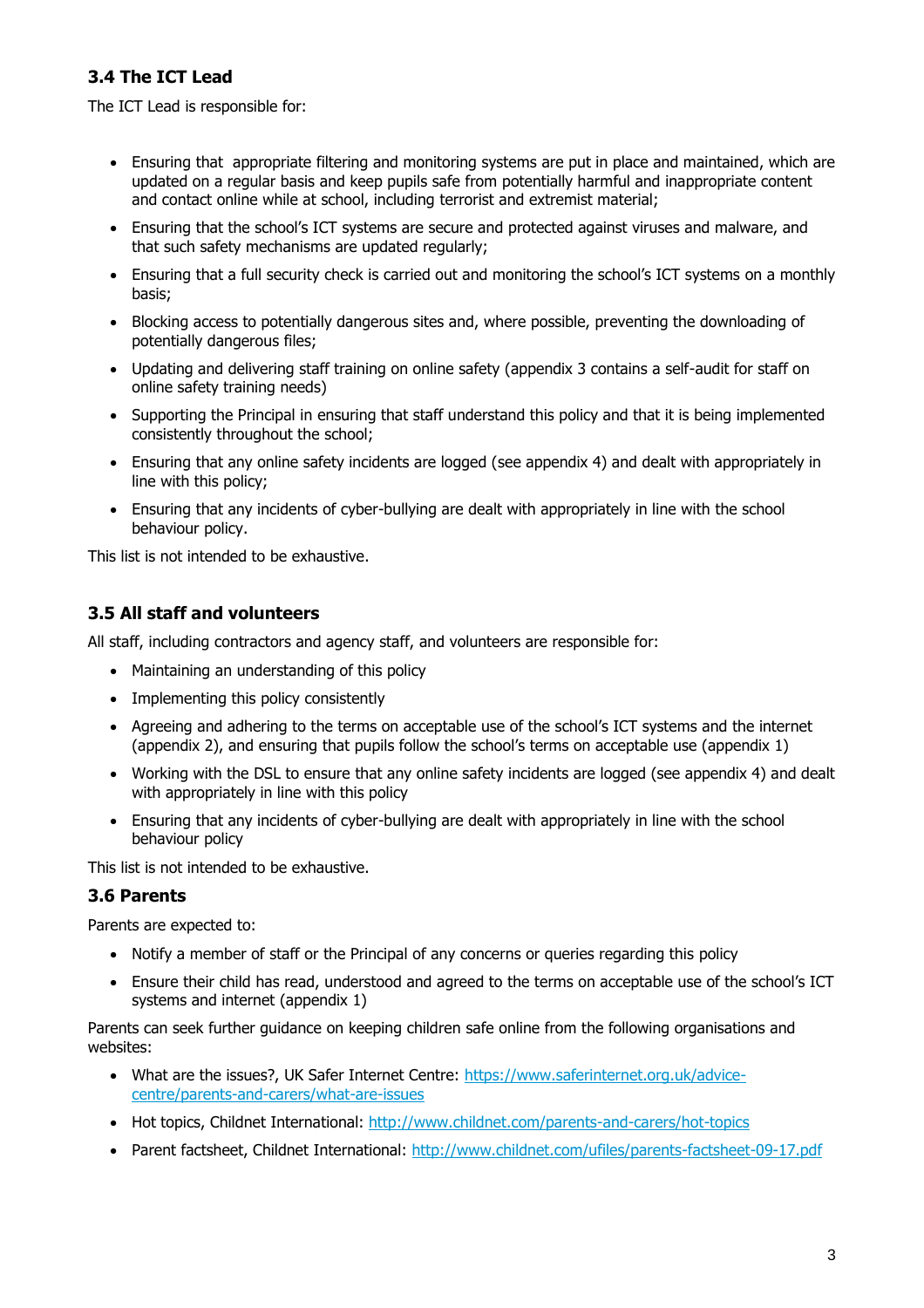## **3.7 Visitors and members of the community**

Visitors and members of the community who use the school's ICT systems or internet will be made aware of this policy, when relevant, and expected to read and follow it. If appropriate, they will be expected to agree to the terms on acceptable use (appendix 2).

# **4. Educating pupils about online safety**

Pupils will be taught about online safety as part of the curriculum.

In **Key Stage 1**, pupils will be taught to:

- Use technology safely and respectfully, keeping personal information private
- Identify where to go for help and support when they have concerns about content or contact on the internet or other online technologies

Pupils in **Key Stage 2** will be taught to:

- Use technology safely, respectfully and responsibly
- Recognise acceptable and unacceptable behaviour
- Identify a range of ways to report concerns about content and contact

#### The safe use of social media and the internet will also be covered in other subjects where relevant.

The school will use assemblies to raise pupils' awareness of the dangers that can be encountered online and may also invite speakers to talk to pupils about this.

# **5. Educating parents about online safety**

The academies will raise parents' awareness of internet safety in letters or other communications home, and in information via our websites. This policy will also be shared with parents.

Online safety will be communicated to parents through written correspondence and the website. If parents have any queries or concerns in relation to online safety, these should be raised in the first instance with the Principal and/or the DSL.

Concerns or queries about this policy can be raised with any member of staff.

# **6. Cyber-bullying**

## **6.1 Definition**

Cyber-bullying takes place online, such as through social networking sites, messaging apps or gaming sites. Like other forms of bullying, it is the repetitive, intentional harming of one person or group by another person or group, where the relationship involves an imbalance of power. (See also the school behaviour policy.)

#### **6.2 Preventing and addressing cyber-bullying**

To help prevent cyber-bullying, we will ensure that pupils understand what it is and what to do if they become aware of it happening to them or others. We will ensure that pupils know how they can report any incidents and are encouraged to do so, including where they are a witness rather than the victim.

The school will actively discuss cyber-bullying with pupils, explaining the reasons why it occurs, the forms it may take and what the consequences can be. Teachers will discuss cyber-bullying with their classes, and the issue will be addressed in assemblies.

Teachers are also encouraged to find opportunities to use aspects of the curriculum to cover cyber-bullying. This includes personal, social, health and economic (PSHE) education, and other subjects where appropriate.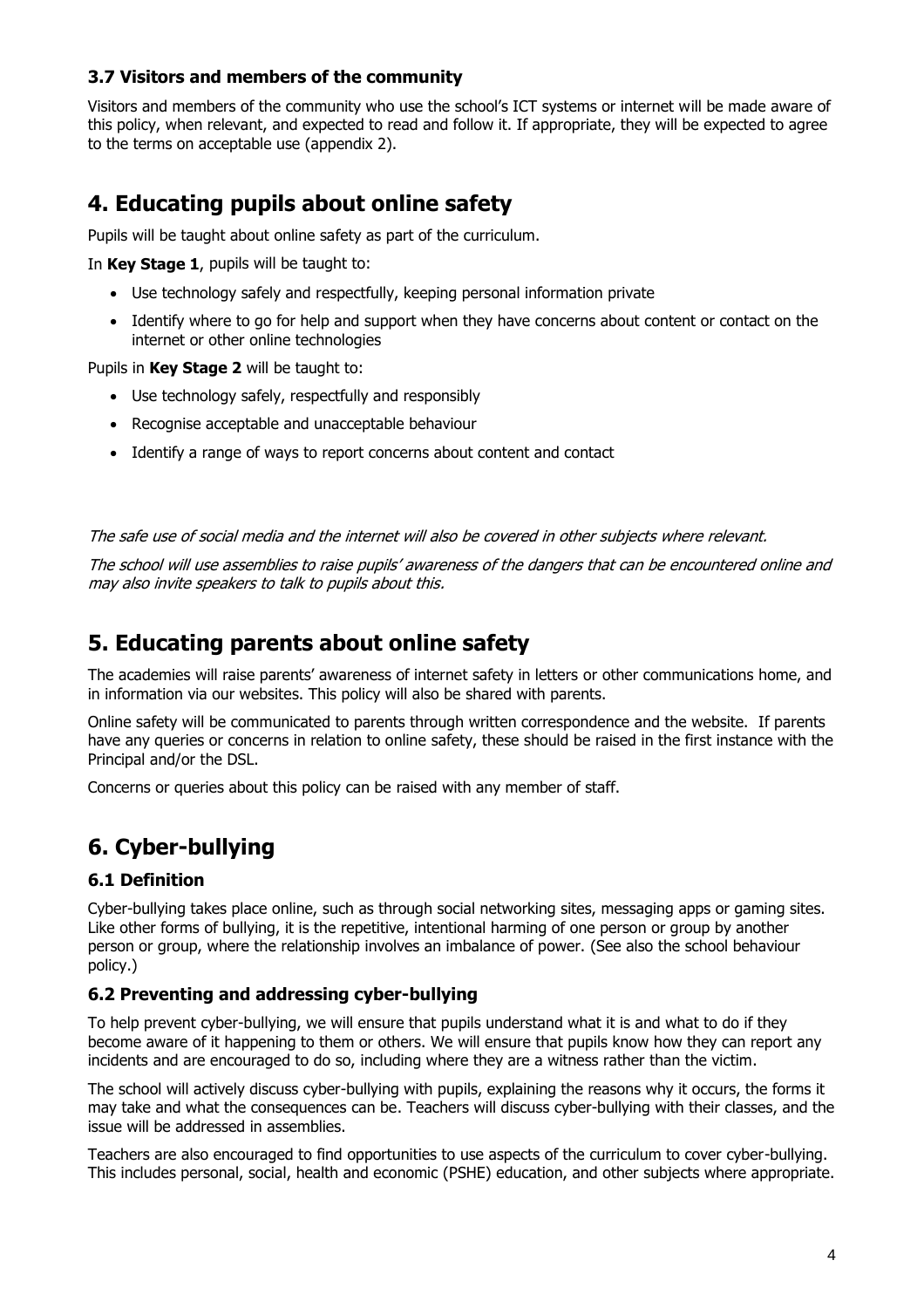All staff, Trustees and volunteers (where appropriate) receive training on cyber-bullying, its impact and ways to support pupils, as part of safeguarding training (see section 11 for more detail).

FORGE TRUST Academies also send information/leaflets on cyber-bullying to parents so that they are aware of the signs, how to report it and how they can support children who may be affected.

In relation to a specific incident of cyber-bullying, the school will follow the processes set out in the school behaviour policy. Where illegal, inappropriate or harmful material has been spread among pupils, the school will use all reasonable endeavours to ensure the incident is contained.

The DSL will consider whether the incident should be reported to the police if it involves illegal material, and will work with external services if it is deemed necessary to do so.

#### **6.3 Examining electronic devices**

School staff have the specific power under the Education and Inspections Act 2006 (which has been increased by the Education Act 2011) to search for and, if necessary, delete inappropriate images or files on pupils' electronic devices, including mobile phones, iPads and other tablet devices, where they believe there is a 'good reason' to do so.

When deciding whether there is a good reason to examine or erase data or files on an electronic device, staff must reasonably suspect that the data or file in question has been, or could be, used to:

- Cause harm, and/or
- Disrupt teaching, and/or
- Break any of the school rules

If inappropriate material is found on the device, it is up to the staff member in conjunction with the DSL or other member of the senior leadership team to decide whether they should:

- Delete that material, or
- Retain it as evidence (of a criminal offence or a breach of school discipline), and/or
- Report it to the police/ MASH

Any searching of pupils will be carried out in line with the DfE's latest guidance on screening, searching and [confiscation.](https://www.gov.uk/government/publications/searching-screening-and-confiscation)

Any complaints about searching for or deleting inappropriate images or files on pupils' electronic devices will be dealt with through the school complaints procedure.

# **7. Acceptable use of the internet in school**

All pupils, parents, staff, volunteers and governors are expected to sign an agreement regarding the acceptable use of the school's ICT systems and the internet (appendices 1 and 2). Visitors will be expected to read and agree to the school's terms on acceptable use if relevant.

Use of the academies internet must be for educational purposes only, or for the purpose of fulfilling the duties of an individual's role.

We will monitor the websites visited by pupils, staff, trustees, volunteers and visitors (where relevant) to ensure they comply with the above.

More information is set out in the acceptable use agreements in appendices 1 and 2.

## **8. Pupils using mobile devices in school**

Pupils may bring mobile devices into school but do so at their own risk. They are not permitted to use them during the school day including:

- Lessons
- During Playtime or Lunchtime
- At Clubs before or after school, or any other activities organised by the school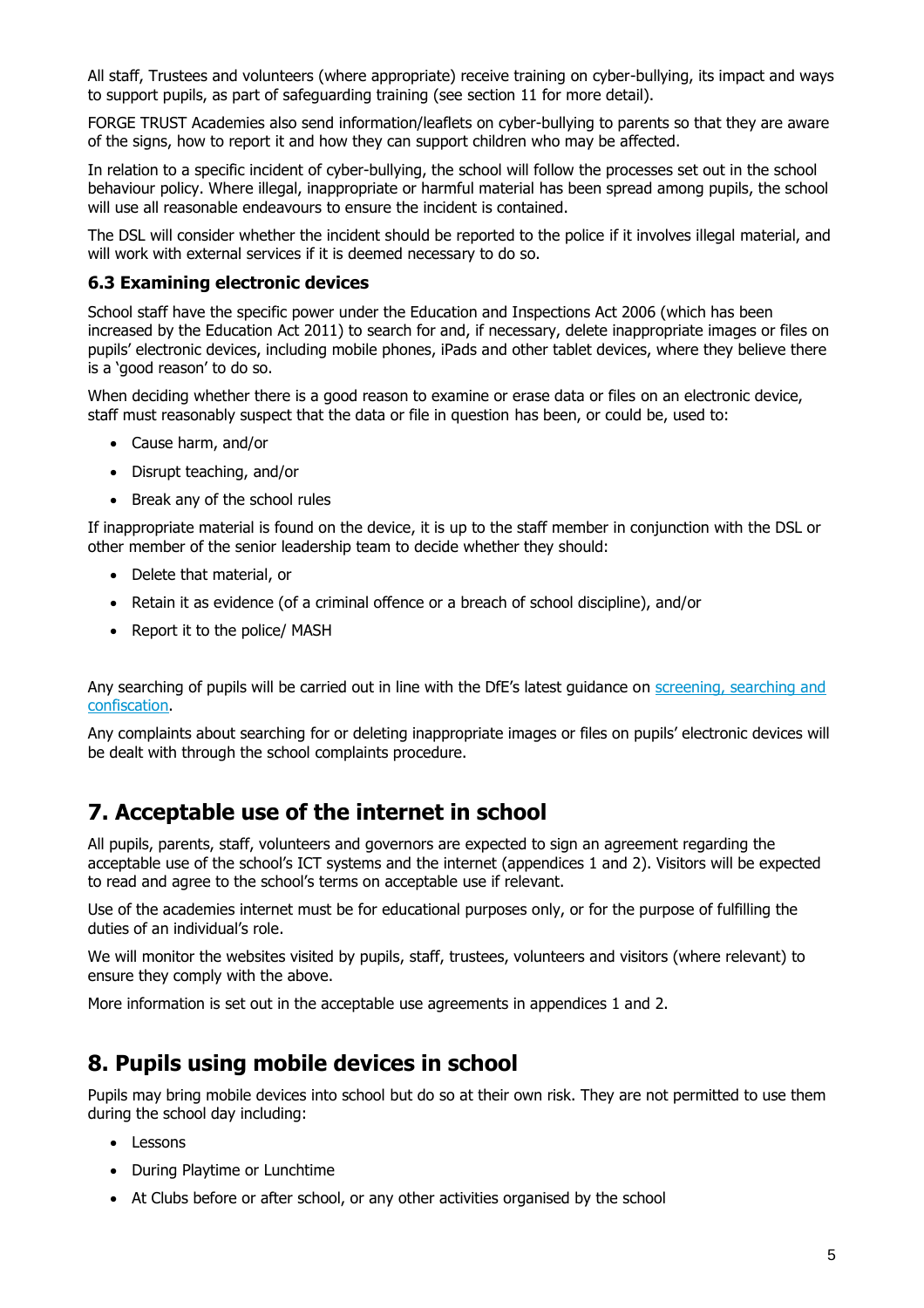Any use of mobile devices in school by pupils must be in line with the acceptable use agreement (see appendix 1).

Any breach of the acceptable use agreement by a pupil may trigger disciplinary action in line with the school behaviour policy, which may result in the confiscation of their device.

# **9. Staff using work devices outside school**

Staff members using a work device outside school must not use the device in any way which would violate the school's terms of acceptable use, as set out in appendix 2.

Staff must ensure that their work device is secure and password-protected, and that they do not share their password with others. They must take all reasonable steps to ensure the security of their work device when using it outside school. Any USB devices containing data relating to the school must be encrypted.

If staff have any concerns over the security of their device, they must seek advice from the ICT Lead.

## **10. How the school will respond to issues of misuse**

Where a pupil misuses the school's ICT systems or internet, we will follow the procedures set out in the behaviour policy. The action taken will depend on the individual circumstances, nature and seriousness of the specific incident, and will be proportionate.

Where a staff member misuses the school's ICT systems or the internet, or misuses a personal device where the action constitutes misconduct, the matter will be dealt with in accordance with the staff disciplinary procedures. The action taken will depend on the individual circumstances, nature and seriousness of the specific incident.

The school will consider whether incidents which involve illegal activity or content, or otherwise serious incidents, should be reported to the police.

# **11. Training**

All new staff members will receive training, as part of their induction, on safe internet use and online safeguarding issues including cyber-bullying and the risks of online radicalisation.

All staff members will receive refresher training at least once each academic year as part of safeguarding training, as well as relevant updates as required (for example through emails, e-bulletins and staff meetings).

The DSL and deputies will undertake child protection and safeguarding training, which will include online safety, at least every 2 years. They will also update their knowledge and skills on the subject of online safety at regular intervals, and at least annually.

Trustees will receive training on safe internet use and online safeguarding issues as part of their safeguarding training.

Volunteers will receive appropriate training and updates, if applicable.

More information about safeguarding training is set out in our Safeguarding Policy.

# **12. Monitoring arrangements**

The DSL logs behaviour and safeguarding issues related to online safety through the academies CPOMS system. An incident report log can be found in appendix 4.

This policy will be reviewed at least every three years. At every review, the policy will be shared Trustees.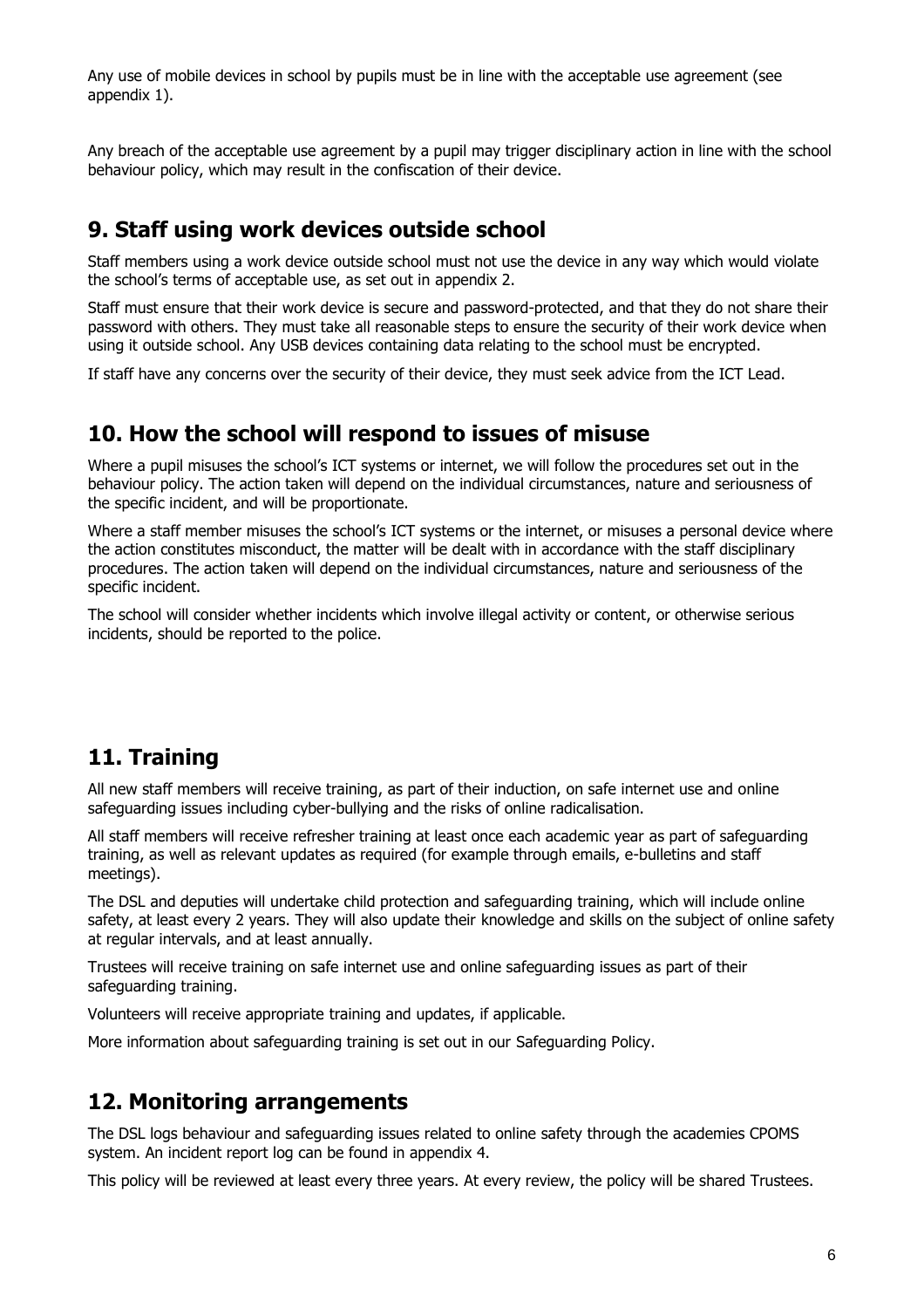# **13. Links with other policies**

This online safety policy is linked to our:

- Child Protection Policy
- Behaviour Policy/ Anti-Bullying Policy
- Staff Disciplinary Procedures
- Complaints procedure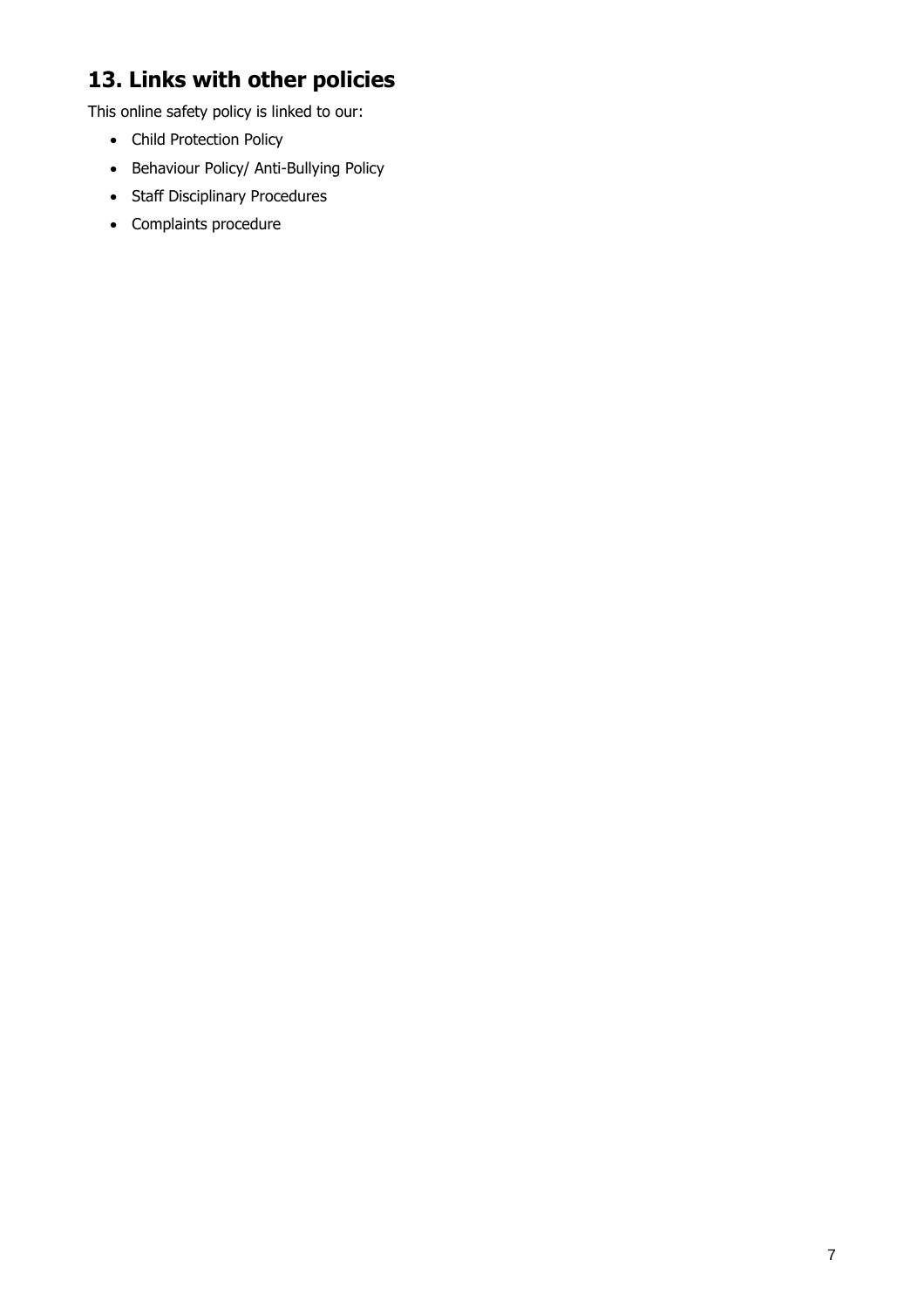# **Appendix 1: acceptable use agreement (pupils and parents/carers)**

## **Acceptable use of the school's ICT systems and internet: agreement for pupils and parents/carers**

#### **Name of pupil:**

#### **When using the school's ICT systems and accessing the internet in school, I will not:**

- Use them for a non-educational purpose
- Use them without a teacher being present, or without a teacher's permission
- Access any inappropriate websites
- Access social networking sites (unless my teacher has expressly allowed this as part of a learning activity)
- Use chat rooms
- Open any attachments in emails, or follow any links in emails, without first checking with a teacher
- Use any inappropriate language when communicating online, including in emails
- Share my password with others or log in to the school's network using someone else's details
- Give my personal information (including my name, address or telephone number) to anyone without the permission of my teacher or parent/carer
- Arrange to meet anyone offline without first consulting my parent/carer, or without adult supervision

If I bring a personal mobile phone or other personal electronic device into school:

- I will not use it during the school day without a teacher's permission
- I will not access any inappropriate websites or other inappropriate material or use inappropriate language when communicating online

I agree that the school will monitor the websites I visit.

I will immediately let a teacher or other member of staff know if I find any material which might upset, distress or harm me or others.

I will always use the school's ICT systems and internet responsibly.

| Signed (pupil):                                                                                                                                                                                                                                                                                                                                                            | Date: |  |
|----------------------------------------------------------------------------------------------------------------------------------------------------------------------------------------------------------------------------------------------------------------------------------------------------------------------------------------------------------------------------|-------|--|
| <b>Parent/carer agreement:</b> I agree that my child can use the school's ICT systems and internet when<br>appropriately supervised by a member of school staff. I agree to the conditions set out above for pupils<br>using the school's ICT systems and internet, and for using personal electronic devices in school, and<br>will make sure my child understands these. |       |  |

| Signed (parent/carer): | Date: |
|------------------------|-------|
|------------------------|-------|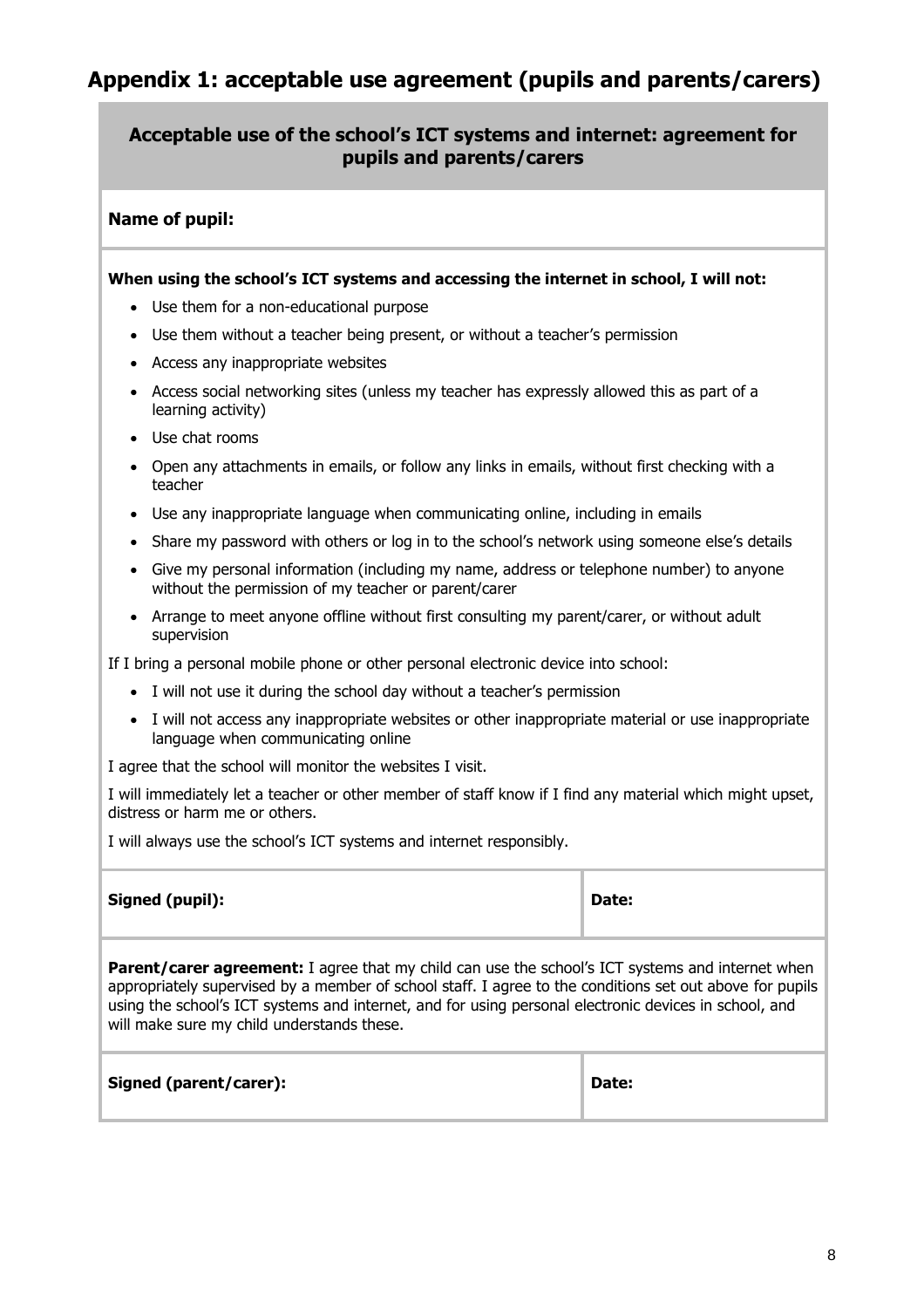# **Appendix 2: acceptable use agreement (staff, governors, volunteers and visitors)**

Adapt this agreement to reflect your school's approach, in line with any changes you made to this policy.

## **Acceptable use of the school's ICT systems and the internet: agreement for staff, governors, volunteers and visitors**

#### **Name of staff member/trustee/volunteer/visitor:**

When using the school's ICT systems and accessing the internet in school, or outside school on a work device, I will not:

- Access, or attempt to access inappropriate material, including but not limited to material of a violent, criminal or pornographic nature;
- Use them in any way which could harm the Trust or Academy reputation;
- Access social networking sites or chat rooms inappropriately or breach confidentiality in any way.
- Use any improper language when communicating online, including in emails or other messaging services
- Share my password with others or log in to the school's network using someone else's details

I will only use the school's ICT systems and access the internet in school, or outside school on a work device, for educational purposes or for the purpose of fulfilling the duties of my role.

I agree that the school will monitor the websites I visit.

I will take all reasonable steps to ensure that work devices are secure and password-protected when using them outside school, and keep all data securely stored in accordance with this policy and the school's data protection policy.

I will let the Designated Safeguarding Lead (DSL) and ICT Lead know if a pupil informs me they have found any material which might upset, distress or harm them or others, and will also do so if I encounter any such material.

I will always use the school's ICT systems and internet responsibly, and ensure that pupils in my care do so too.

| Signed (staff member/governor/volunteer/visitor): | Date: |
|---------------------------------------------------|-------|
|                                                   |       |